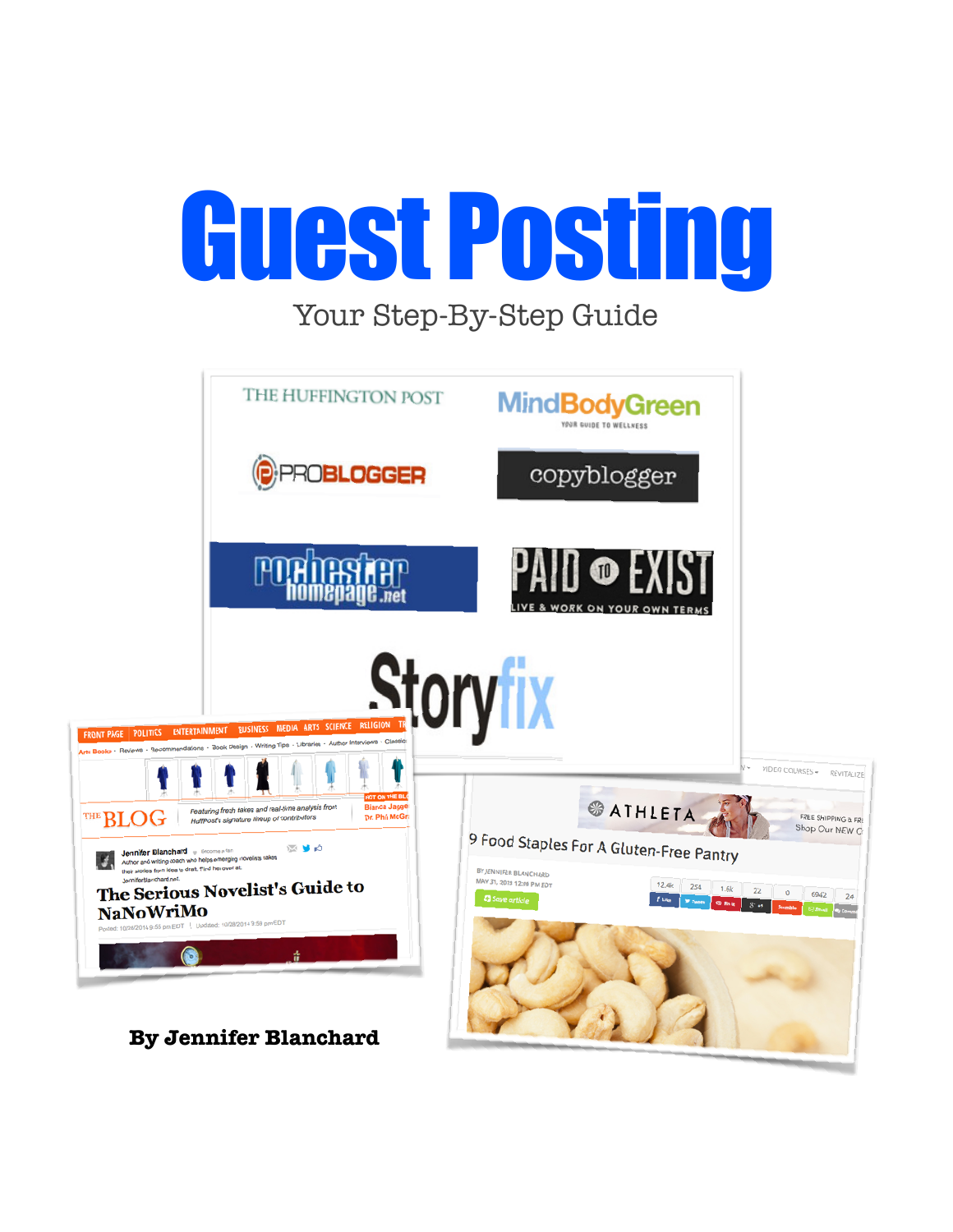#### Step 1: Do Your Research

Before you can guest post, you need to figure out where it's best for you and your business to be published. Notice I said for you, not for everyone else. It seems as entrepreneurs we compare ourselves to others and think we have to do what they are doing.

While getting published on the Huffington Post might be awesome for namedropping purposes, it may not be the best fit for every business. You need to get your guest posts in front of your target audience, whether that's the Huffington Post or another site entirely.

To find out, you've got to do some research.

Visit Google and search for "blogs" and "your topic" to see what comes up. For example, if I'm looking for places to guest post, I'd search for "fiction writing blogs," because that will point me to blogs where my target audience is hanging out.

You probably already have a few blogs in mind. Write those down. Then do some research and find other blogs to add to the list. This is your "Potentials" list.

Include blogs that aren't your specific topic, but are a related topic where your audience may also be hanging out. For example, I could write a guest post for a retirement blog, because a lot of retired people want to write books. This isn't necessarily my topic (writing), but it does focus on my main target audience, which is people age 45 and older.

Next, deepen your research a little. For each of the blogs on your Potentials list, find out:

- **Topics covered**—these are the overall topics
- **Most recent posts**—write down the most recent 5 to 7 posts the blog has published
- **Guest post information**—do they list any guest post guidelines on the site? If so, be sure to save the link so you can reference them later. Also, look for a contact name, link or email address.

Having this information about each blog you're interested in writing for is important for putting together the perfect pitch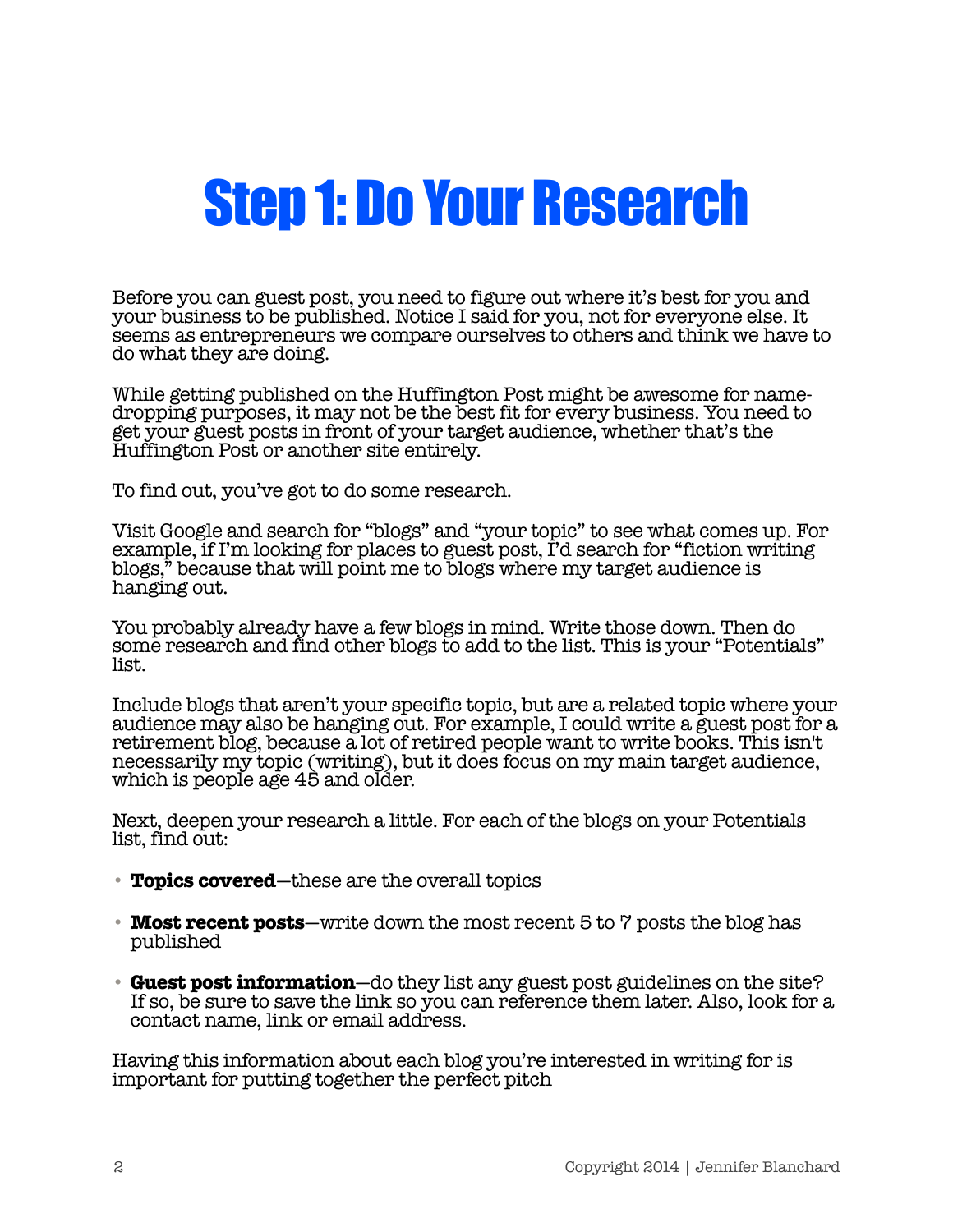### Step 2: Pick A Target

Now that you've done your research and have a list of potential places to submit guest posts, you'll want to pick one to start with. You can target more than one blog at a time, but I recommend doing one at a time in the beginning, until you get the hang of it and have the process down.

Most people will come up with one guest post idea and then pitch it to a bunch of blogs at the same time, without getting specific to one blog or another. **This is a major mistake that will get you rejected.**

You're going to do this the professional way. And that means pitching one idea to one blog, not multiple blogs.

That's why you have to pick a target blog. Take a look at your Potentials list and decide where you want to start.

Once you have your target, you can move on to the next step.

# Step 3: Gather Pitching Ammo

Go back and look at the information you gathered about this potential blog. Did you find guest post guidelines? If so, read them and follow to the letter. Disregarding the site's guest post guidelines will automatically get you rejected.

If you're not sure if the site has any guidelines, you can do a search on Google for "guest post guidelines" and "site name" to see what comes up.

Next, take a look at the topics they typically cover and what their most recent blog posts were. This will let you know exactly what the site's readers are interested in.

Finally, visit the site and check it out. Get to know it. Join their email list. Become a fan on Facebook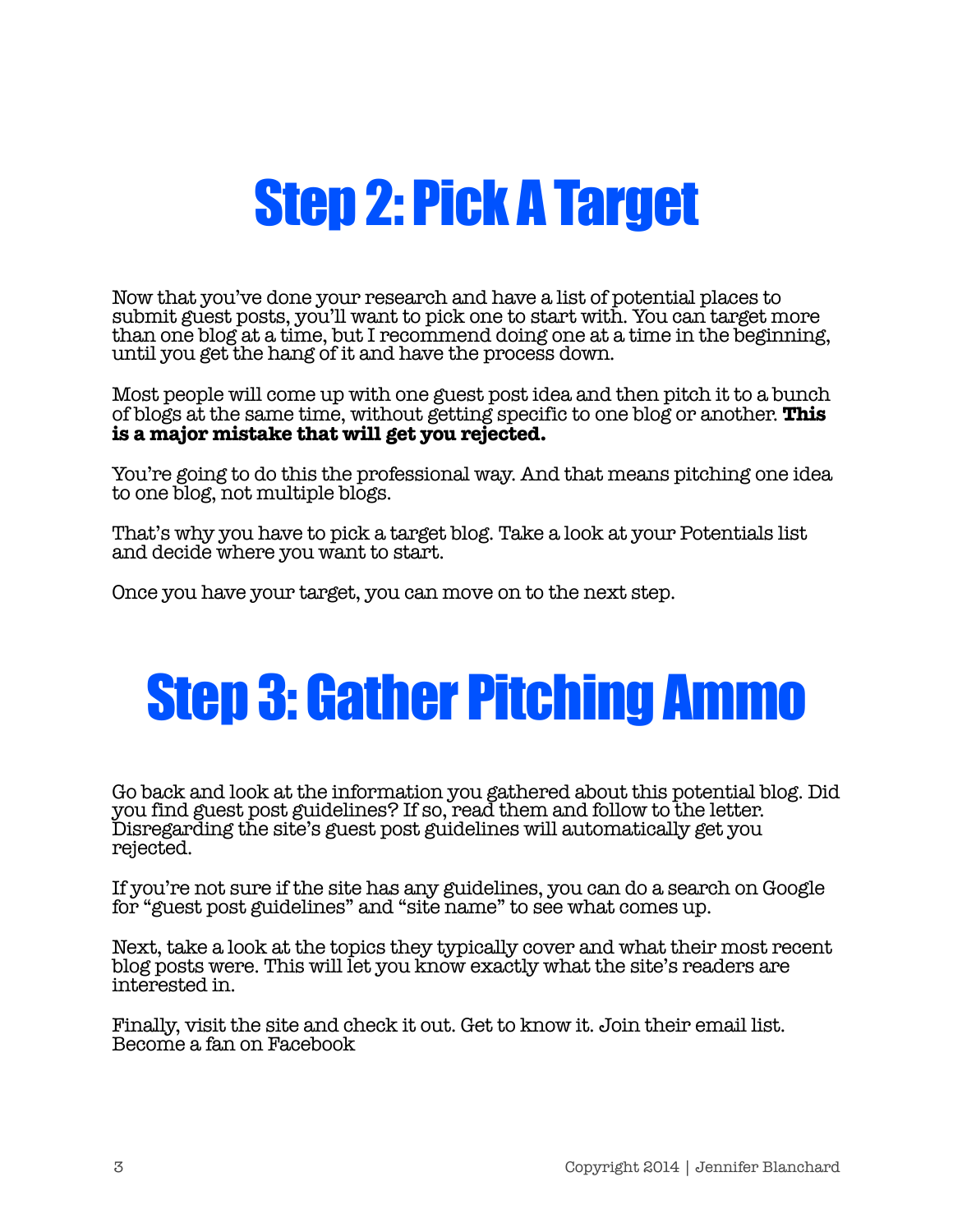#### Step 4: Brainstorm Ideas

Now that you know your potential target site better, it's time to brainstorm ideas for guest posts you can pitch them. There are two ways to go about this that will get yeses from blog editors:

- 1. **Pitch something similar** to what they already cover on their blog—what can you provide that will continue to add to the conversation?
- 2. **Pitch something they're missing**—a gap you can fill with your content. Think about what they're not covering on their blog, but should be and how you can plug the hole.

Brainstorm both options and see where you land.

Another way to brainstorm—and an exercise I love and use personally—is to "headline brainstorm." I learned this from Darren Rowse of Problogger. Here's how it works:

- Go to Barnes and Noble (or Google images) and check out magazine covers for magazines outside your genre
- Using the magazine covers, make a list of possible guest post ideas using the headlines you see.

For example, if the headline says "10 ways to improve your health in the New Year," and I'm brainstorming guest post ideas for a blog about cleaning and organizing, I can change the headline around and instead say, "10 ways to organize your office in the New Year."

Repeat this with different magazines until you have a bunch of guest post ideas. You can [learn more about how to do this brainstorm technique here.](http://jenniferblanchard.net/heres-a-guaranteed-way-to-generate-a-backlog-of-writing-ideas/)

Review your list and pick the best idea—the one you think is the best fit for the blog you're targeting.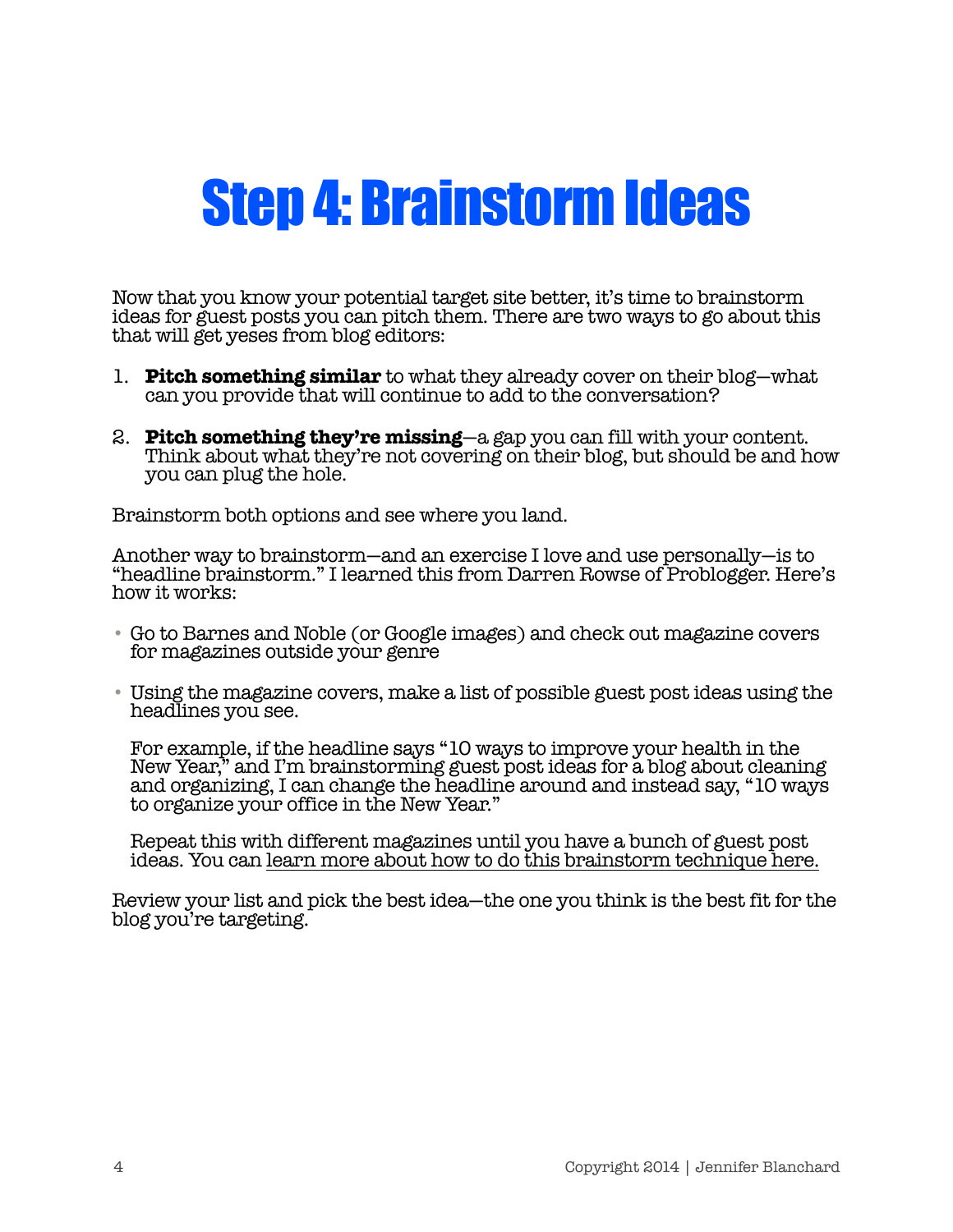### Step 5: Pitch

Now comes the part where you pitch the blog's editor with your guest post idea. If you've done your homework, you should be set up for an easy yes.

Your pitch needs the following components:

- **A subject line**—let them know you're sending a guest post, using "A Potential Guest Post." Or you can use the headline for the blog post you're pitching, like this: "Guest Post: 10 Ways to Organize Your Office in the New Year"
- **Opening**—this is when you, in a genuine way, compliment the editor. Talk about how the blog has helped you or what you like about the work they're doing. Let them know who you are, but keep it short.
- **Body of the pitch**—show the value you can bring to the blog with your guest post. How will the site's readers benefit? What's in it for them? (Hint: that's what the editor cares about.) Show the editor you did your homework and know the kind of content they publish.
- **Closing**—thank them for considering your request, wish them a good day and close with your name and contact info (website link, email address, phone number, whatever you want).

After you write your pitch, if you're able, have someone look it over. Then send it off via email.

From here you can choose to either go through steps two through five again with another blog on your Potentials list, or you can move on to step 7 and truly do one guest post at a time.

### Step 6: Track and Manage

You need a way to track and manage the guest posts you're pitching and sending out. After awhile, it can be a lot if you're not keeping tabs on it.

Create a document or spreadsheet that tracks: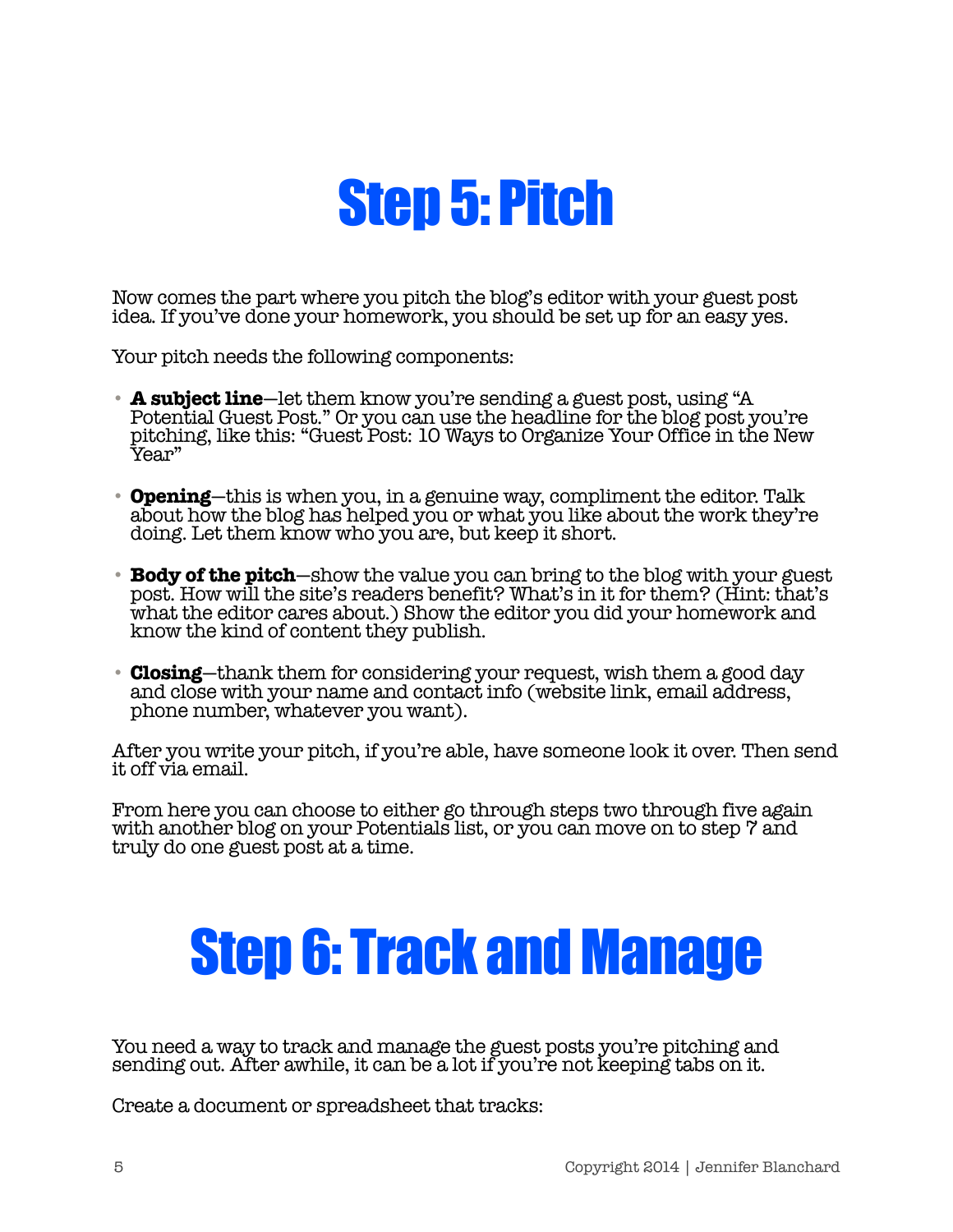- The blog you pitched (and the editor's name, if you know it)
- When you pitched it
- What you pitched (listing the headline for reference)
- What the response from the editor was
- If yes, did you send them the article yet, and when
- When will the article be published
- Overall results (how much traffic, how many newsletter subscribers, any sales, etc)

This will help make sure you keep on top of everything, so you have a record of which guest posts were most successful.

# Step 7: Write the Guest Post

While you're waiting to hear back from the blog editor that you pitched, you can get started writing the guest post.

If you want to wait 'til you hear back, make sure you at least have an outline of the article, so you can put it together quickly once you get a "yes."

Writing the article either way is always great practice and if the editor says no for some reason, you can always do one of two things: pitch the idea (in a slightly different way) to someone else, or use the article on your own blog. (Plus with the awesome pitch you just put together, they're going to say yes.)

You want to make sure your guest post has the following:

- **An introduction**—open with a story or something specific that will get the reader's attention.
- **An easy-to-digest article body**—including subheads to break up the text, and bullet points or numbered lists to highlight information
- **A conclusion**—wrap everything up at the end and include a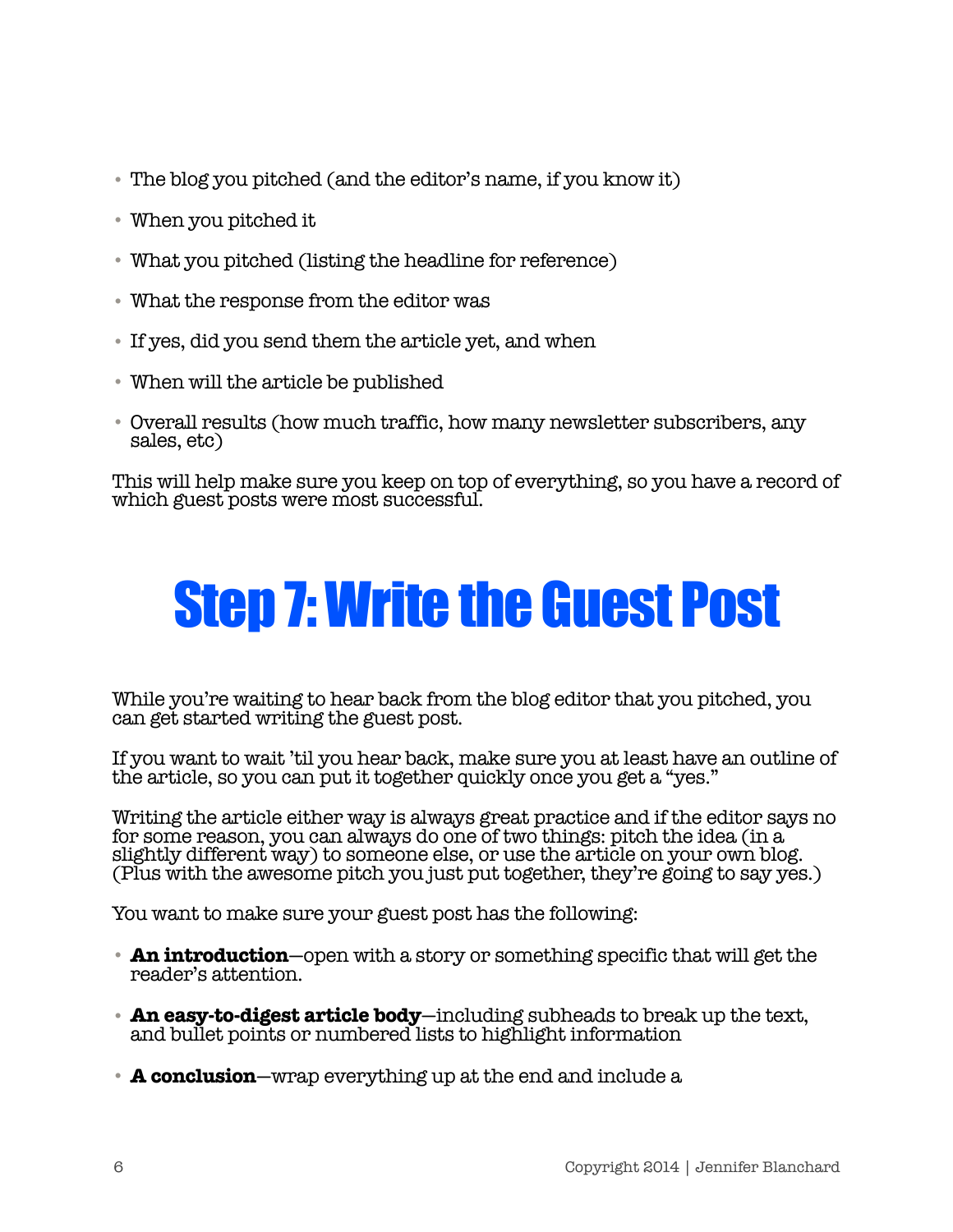- **Call to Action**—usually a question that prompts readers to leave a comment
- **A short bio**—around two to three sentences, and include two to three links to your work, website, social media, etc.

If you can, have someone look the post over before you submit it.

### Step 8: Handle Replies

Soon after pitching your guest post, you'll receive a reply.

If you get a yes, send the promised guest post within 48 hours (72 hours at the latest). Don't wait any longer or you'll give them a chance to forget about you. And ask if they can give you a publish date, so you can plan for day-of comment moderating.

If you get a no, see if they listed a reason why (usually they will, and most of the time it will be something out of your hands, like they don't accept guest posts). If they gave a reason, add it to your track-and-manage spreadsheet (from step  $\sharp 6$ ). This is good information to have.

Regardless of reply, be sure to record the responses, if you sent the guest post over and when you sent it.

# Step 9: Follow Up

Most likely you'll hear back from the person, usually within a few days (sometimes up to a week). But if for some reason you don't, follow up.

Send a second email to the blog's editor, letting him/her know you're following up on a previous email (and let them know when you sent the original). Explain why you're emailing them. Tell them you'd appreciate hearing back from them either way. Short and sweet.

If the editor said yes and you've sent the guest post already, but haven't heard back, send a follow up email to confirm they received the guest post, and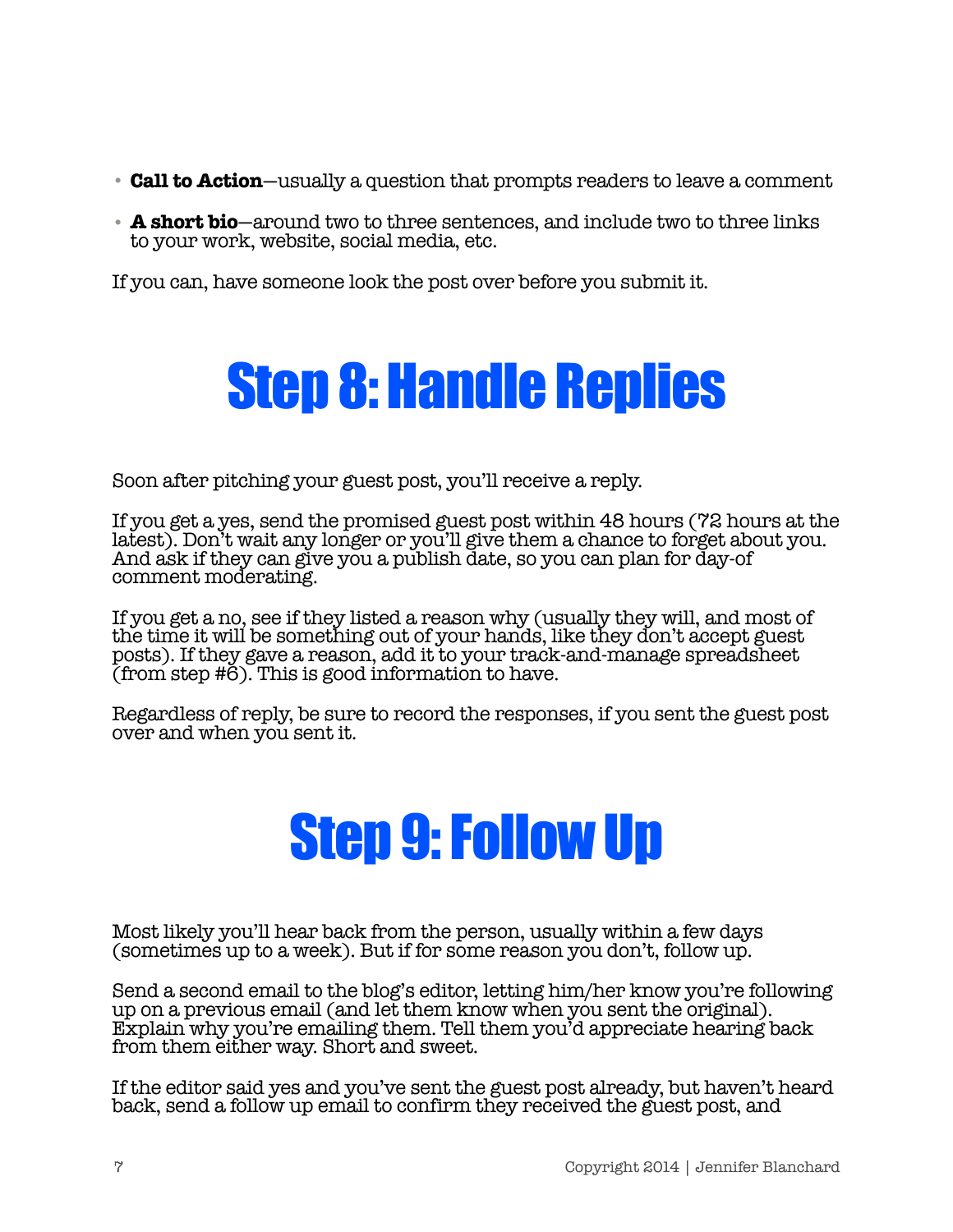attach another copy—just in case they missed it. Ask if they can get back to you with a publication date so you can plan for day-of activities (see step 10 for more on this).

## Step 10: Day of Publication Duty

Congratulations—it's publication day. Your guest post is now live on the site you pitched.

While you can expect the blog's editor to do some promotional activities, you need to also be planning promo activities of your own. Here's what you should be doing on the day your guest post goes live:

• **Comment Moderation**—you'll want to visit the comments section of your guest post several times throughout the day and reply to anyone who leaves a comment. Try to add value though your replies and keep the conversation going.

Reply to everyone, even if it's just to say "thanks for checking the article out" or "thanks for leaving a comment." People like to be acknowledged and the blog's editor will take notice.

- **Share the link with your people**—share a link to the guest post on all of your social media sites. Send the link out to your email list.
- **Create a link post on your blog**—a link post is when you write some commentary on your blog, and then link to an article on someone else's blog. In this case, the other article is your guest post. So in your write up, talk about the fact that you're guest posting on another site and mention what the post is about. Maybe even give a couple snippets from the guest post, highlighting why your reader should click through and read it.

**Warning: do not, I repeat, do NOT re-post the guest post (in its entirety) on your blog** or anywhere else on the internet. Guest posts should be original content created exclusively for the blog publishing it.

• **Ask others to share it**—yes, the oldie, but goodie: asking other people to share your stuff. You don't have to do this all the time, but with a guest post, it's a great way to get even more exposure. And most of the time, people will share if you ask them to.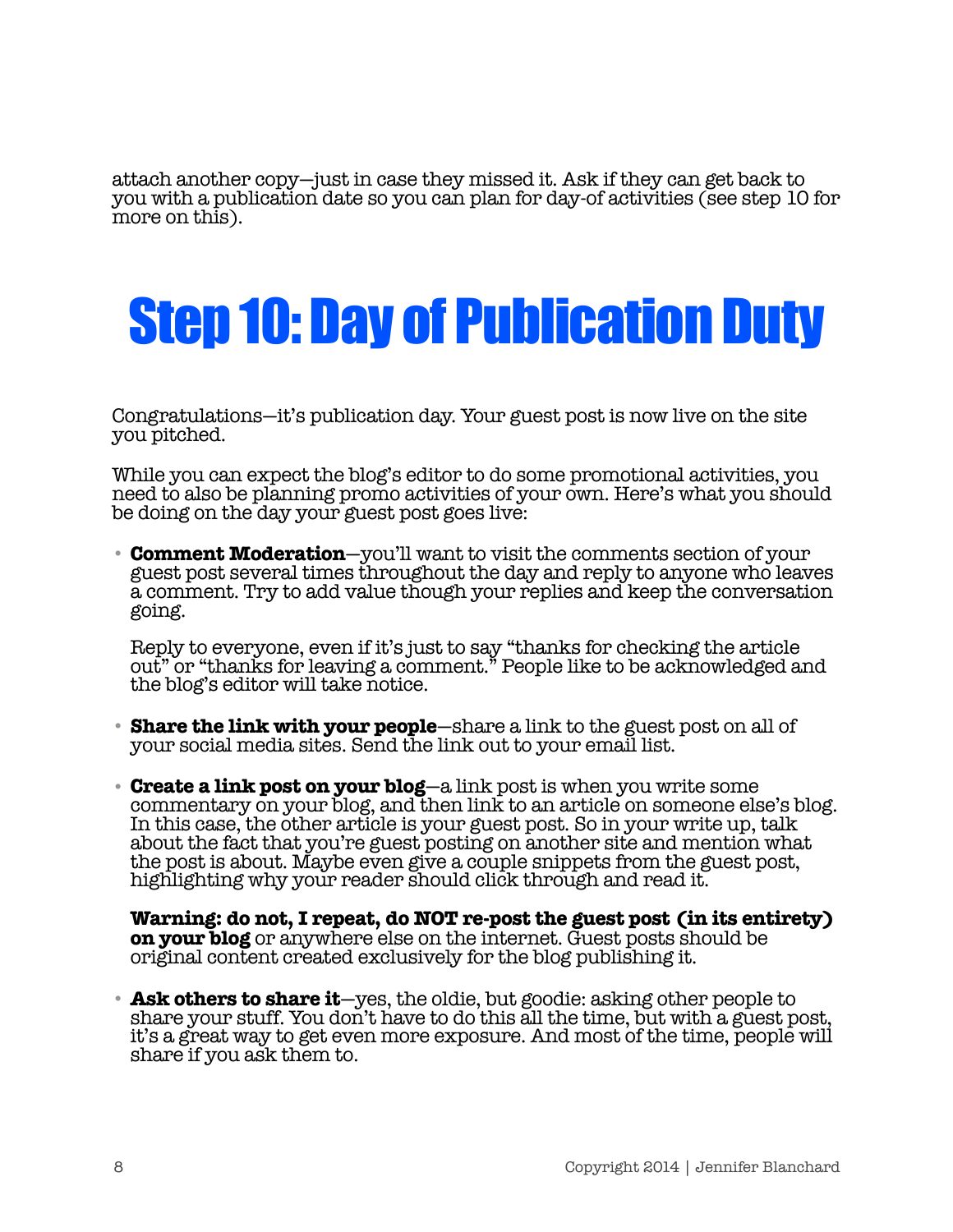### Step 11: Post Guest-Post Day

The day after your guest post goes live, consider a few post-publication activities:

- **Send a thank you note to the blog's editor**—a quick email to say thanks for having you on the site can go a long way toward building rapport with this person. Especially important if you want to guest post there again. You can even feel free to pitch another idea to them.
- **Check for additional comments**—sometimes comments come in over night, so do another check to see if anyone else left one. If they did, be sure to reply. If you're really good, you should check it one final time three days later. By then, five days will have passed, and the guest post is buried enough where you won't get very many more comments.
- **Add a link to the guest post**—if you have a media page on your site, you can add the guest post link there along with the site's logo. If you have an "As Seen On' section, you can add the logo there too.
- **Keep on sharing**—keep this link in rotation when you're sharing content via social media.

#### Repeat this process with other guest posts on your "Potentials" list.